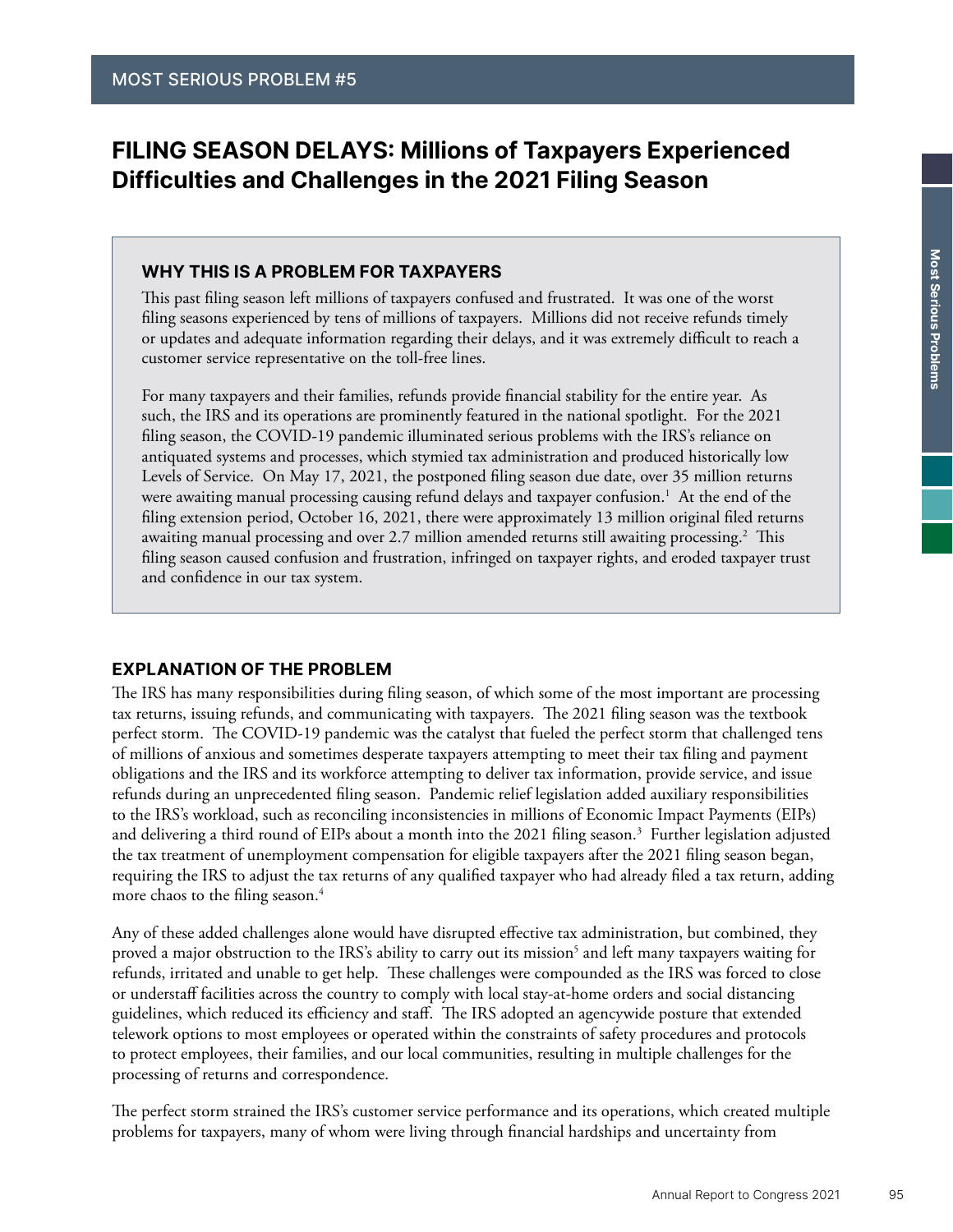significant delays in receiving their refunds. Delays in securing refunds and lack of response to taxpayer correspondence drove taxpayers to call the IRS phone lines in historic volumes to obtain meaningful, basic information about their tax matters, which overwhelmed the IRS's capacity.6 Predictably, when taxpayers could not reach the IRS, many contacted their members of Congress or TAS for assistance.

Some challenges impacting the 2021 filing season included:

- Implementation of COVID-19 pandemic safety measures and continuity of operations during the national emergency;
- Substantial inventory backlog carried over from the 2020 filing season;<sup>7</sup>
- The timing and effects of implementing recent tax law changes;
- Reliance on and utilization of antiquated systems and processes;
- Lack of timely processing and responses to taxpayer correspondence; and
- Increased taxpayer demand and need upon already subpar services, antiquated processes, and limited employee resources.

## ANALYSIS

#### Implementation of Safety Measures and Operational Continuity Proved Difficult

Throughout the pandemic, the IRS followed the Centers for Disease Control and Prevention guidance for recommended cleaning and disinfection of facilities after an employee in an IRS facility tested positive for COVID-19.8 This meant a COVID-19 positive occurrence at a facility temporarily closed the impacted workspace, and in effect, caused delays for taxpayers. Agency operations and staffing already remained at reduced capacity due to protective social distancing measures taken to safeguard the health and safety of taxpayers, employees, and their families due to the pandemic. Some critical tasks of the IRS could not be accomplished via telework, which contributed to processing backlogs and significant refund delays for many taxpayers and families who rely on timely refunds for financial security.

### Effects of the 2020 Filing Season Lingered Into the 2021 Filing Season

The IRS started the 2021 filing season with a backlog of work from the 2020 filing season. Entering the 2021 filing season, the IRS still had not processed a backlog of paper tax returns and taxpayer correspondence received in the 2020 filing season.<sup>9</sup> At the end of the 2020 calendar year, the IRS estimated that it had more than 11.7 million paper-filed individual and business returns it still needed to manually process, which took the IRS until June 2021 to process.<sup>10</sup> Manual-intensive processes, such as processing paper-filed tax returns, are an inefficient use of limited IRS resources and cause delays for taxpayers. In contrast, implementing technology such as 2-D barcoding would allow the IRS to scan paper tax returns prepared with software, resulting in a more efficient use of IRS resources and fewer delays for taxpayers.11 The National Taxpayer Advocate expects similar challenges with the carryover of 2021 filing season backlogs into the 2022 filing season and anticipates delays in the processing and payment of refunds for the upcoming filing season.

### Several Tax Law Changes Complicated the 2021 Filing Season

Congress passed four acts during the previous two filing seasons with tax provisions designed to aid taxpayers struggling under the impact of the COVID-19 pandemic, tasking the IRS to administer crucial relief programs for Americans.12 The aggregate of these tax law changes added auxiliary responsibilities to the IRS's workload and left taxpayers trying to figure out whether these changes applied to their reporting requirements. Congress enacted legislation during the height of the 2020 filing season and again on the eve of the 2021 filing season, in addition to legislation enacted during the 2021 filing season. The initial legislation required the distribution of the first of three rounds of EIPs.<sup>13</sup> Latter legislation provided for a second round of EIPs as well as other tax relief provisions.<sup>14</sup> Following the latter law's enactment, the IRS delayed the traditional filing season start date about two weeks later than it typically begins.<sup>15</sup> Delaying the start provided the IRS a small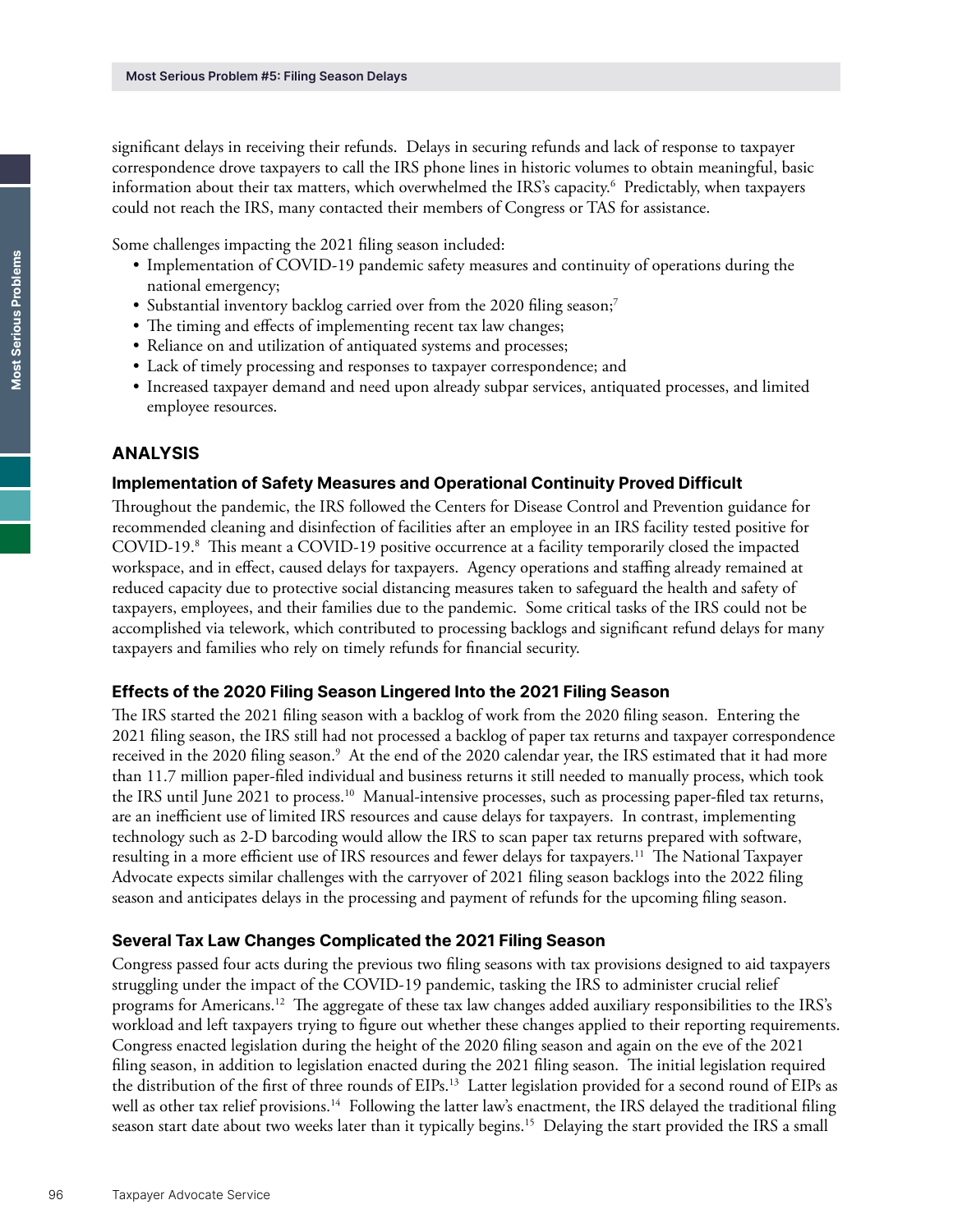window of time to try to quickly implement key programming and testing of its archaic systems to comply with the law.16

**Important Dates That Impacted the 2021 Filing Season**

#### **FIGURE 2.5.117**

| March 18, 2020           | Enactment of the Families First Coronavirus Response Act of 2020.                                                                                                                              |
|--------------------------|------------------------------------------------------------------------------------------------------------------------------------------------------------------------------------------------|
| March 27, 2020           | Enactment of the Coronavirus Aid, Relief, and Economic Security<br>(CARES) Act of 2020. The IRS began distributing the first round of<br>Economic Impact Payments.                             |
| July 15, 2020            | The IRS postponed end date of the 2020 filing season.                                                                                                                                          |
| December 27, 2020        | Enactment of Consolidated Appropriations Act, 2021 (including the<br>COVID-Related Tax Relief Act of 2020 and the Coronavirus Response<br>and Relief Supplemental Appropriations Act of 2021). |
| December 29, 2020        | The IRS began distributing the second round of Economic Impact Payments.                                                                                                                       |
| <b>February 12, 2021</b> | The 2021 filing season began.                                                                                                                                                                  |
| March 11, 2021           | Enactment of the American Rescue Plan Act (ARPA) of 2021.                                                                                                                                      |
| March 12, 2021           | The IRS began distributing the third round of Economic Impact Payments.                                                                                                                        |
| March 17, 2021           | Treasury and the IRS announced the postponement of the deadline for<br>individual taxpayers to file Form 1040 and pay federal income tax from<br>April 15, 2021, to May 17, 2021.              |
| May 17, 2021             | Postponed tax filing and payment deadline for individuals.                                                                                                                                     |
| October 15, 2021         | Deadline to file 2020 tax returns for taxpayers who requested an extension.                                                                                                                    |

#### Tax Law Changes Enacted During the 2021 Filing Season

Passed mid-filing season, the American Rescue Plan Act (ARPA) altered several tax provisions, which included the exclusion of certain unemployment compensation for qualified taxpayers from taxation and eliminated excess Advance Premium Tax Credit (APTC) repayments.<sup>18</sup> However, by the time of the law's enactment, the IRS had received nearly half of all 2020 individual income tax return filings, including the returns of many taxpayers who had filed and reported taxes owed on their unemployment compensation.19 The legislative changes took their toll on the IRS's already strained information technology resources. Fortunately, the IRS implemented systemic solutions to rectify some issues, such as automatically recomputing deficiencies or refunds and adjusting affected credits such as the Earned Income Tax Credit (EITC) and Additional Child Tax Credit (ACTC) for impacted taxpayers.<sup>20</sup> Systemic solutions were beneficial because they removed the burden from taxpayers to file amended returns and from the IRS to process millions of amended returns before issuing refunds.

But the systemic solutions did not resolve all issues for taxpayers. For example, except for the childless worker EITC, the IRS did not elect any credits for which taxpayers would become eligible based on the recomputed amount after exclusion of the unemployment benefits.<sup>21</sup> It also did not calculate for now-eligible taxpayers with qualifying children any other federal credits or deductions not claimed on original tax returns.<sup>22</sup> Therefore, taxpayers who became eligible for credits or deductions after the exclusion computation were burdened with filing amended returns and often having to wait through long processing delays to receive correct refunds.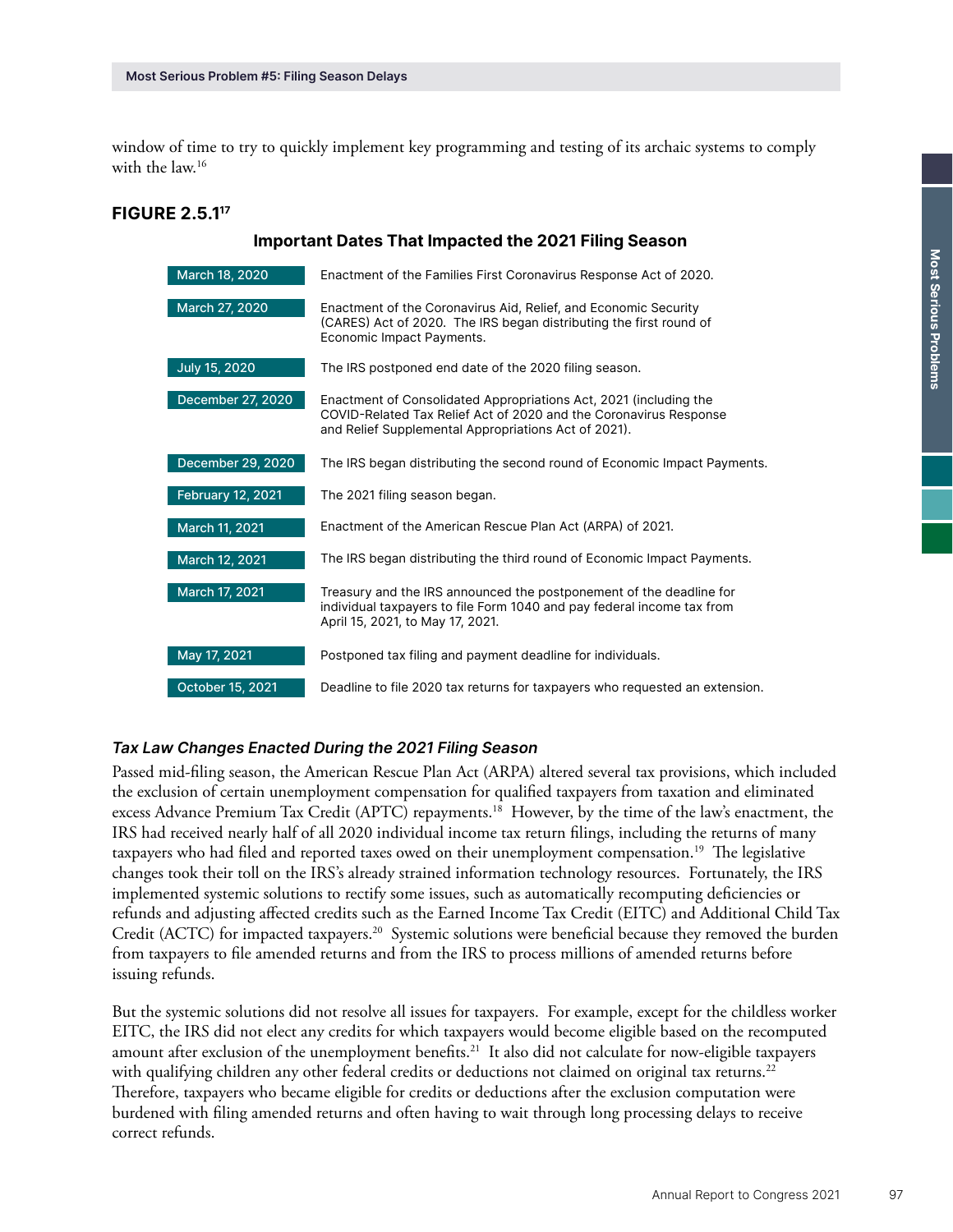#### The IRS Distributed the Third Round of Economic Impact Payments During the Filing Season

ARPA likewise tasked the IRS to deliver a third round of EIPs about a month into the 2021 filing season. Eligibility for the third round of EIPs was based on either the taxpayer's 2019 or 2020 tax return, whichever the IRS had on file. The timing of the law's enactment, combined with processing delays, meant some third round EIPs were calculated using the 2019 tax return instead of 2020 information. This caused taxpayers to receive less than they were entitled to had the IRS processed their 2020 tax returns; the IRS then had to recalculate eligibility and issue a "plus up payment" after 2020 tax returns were processed.<sup>23</sup> Meanwhile, previously ineligible taxpayers who became eligible for the third round of EIPs based on their 2020 tax returns could not receive the EIP until the IRS completed processing their tax returns. In both circumstances, many financially distressed taxpayers often endured lengthy waits for the IRS to process their 2020 tax returns to receive the third payment.

#### The IRS Issued Monthly Advance Child Tax Credit Payments

Timely processing of 2020 tax returns also affected the Child Tax Credit (CTC). ARPA authorized the IRS to issue monthly Advance Child Tax Credit (AdvCTC) payments to eligible taxpayers with qualifying children.<sup>24</sup>

Key changes to CTC under ARPA include:25

- Making CTC fully refundable;
- Increasing the eligibility for qualifying children to age 17;
- Increasing the maximum credit from \$2,000 to \$3,000 for children between six and 17, and to \$3,600 for children below age six; and
- Authorizing advanced monthly payments to taxpayers with qualifying children not to exceed 50 percent of the 2021 CTC amount.

The IRS began issuing AdvCTC payments to eligible taxpayers on July 15, 2021, and developed online resources to help taxpayers try to navigate the complex and confusing new information.26 Like the third round of EIPs, the law authorized the IRS to determine CTC eligibility using the 2019 tax return information it had on file. The IRS automatically adjusted AdvCTC payments that may increase or decrease a taxpayer's AdvCTC monthly amount after the IRS processed their 2020 tax returns or upon request by the taxpayer using the online portal.

Similar to the Recovery Rebate Credit (RRC) reconciliation process for 2020 tax returns, taxpayers will have to reconcile the third EIP and the AdvCTC payments by filing Schedule 8812 with their 2021 tax returns.<sup>27</sup> Errors and inconsistencies appeared when taxpayers reconciled the RRC in the 2021 filing season, which caused lengthy processing delays. Reconciliation errors of the third EIP and AdvCTC will negatively affect the 2022 filing season, and every effort must be made to assist and educate taxpayers about what they can do to correctly reconcile these amounts with the filing of their returns.

## Antiquated Systems and Processes: Over 35 Million Tax Returns Required Manual Review and Processing

Generally, when IRS systems identify a tax return with errors or inconsistencies, the tax return detours from the processing roadmap to the IRS Submission Processing Division's Error Resolution System (ERS).<sup>28</sup> There, the IRS suspends processing to make corrections. Because of the numerous tax law changes and limitations to IRS's scanning capabilities for tax returns in ERS, errors recognized in the 2021 filing season had to be manually processed; they were not correctable through automation. Unlike prior years, the magnitude of these errors requiring manual review was an enormous task and had to be performed by non-teleworking employees in an IRS facility. This cause and effect magnified the problems of the IRS's reliance on antiquated systems and manual processes and highlighted operational shortcomings during the pandemic emergency.<sup>29</sup>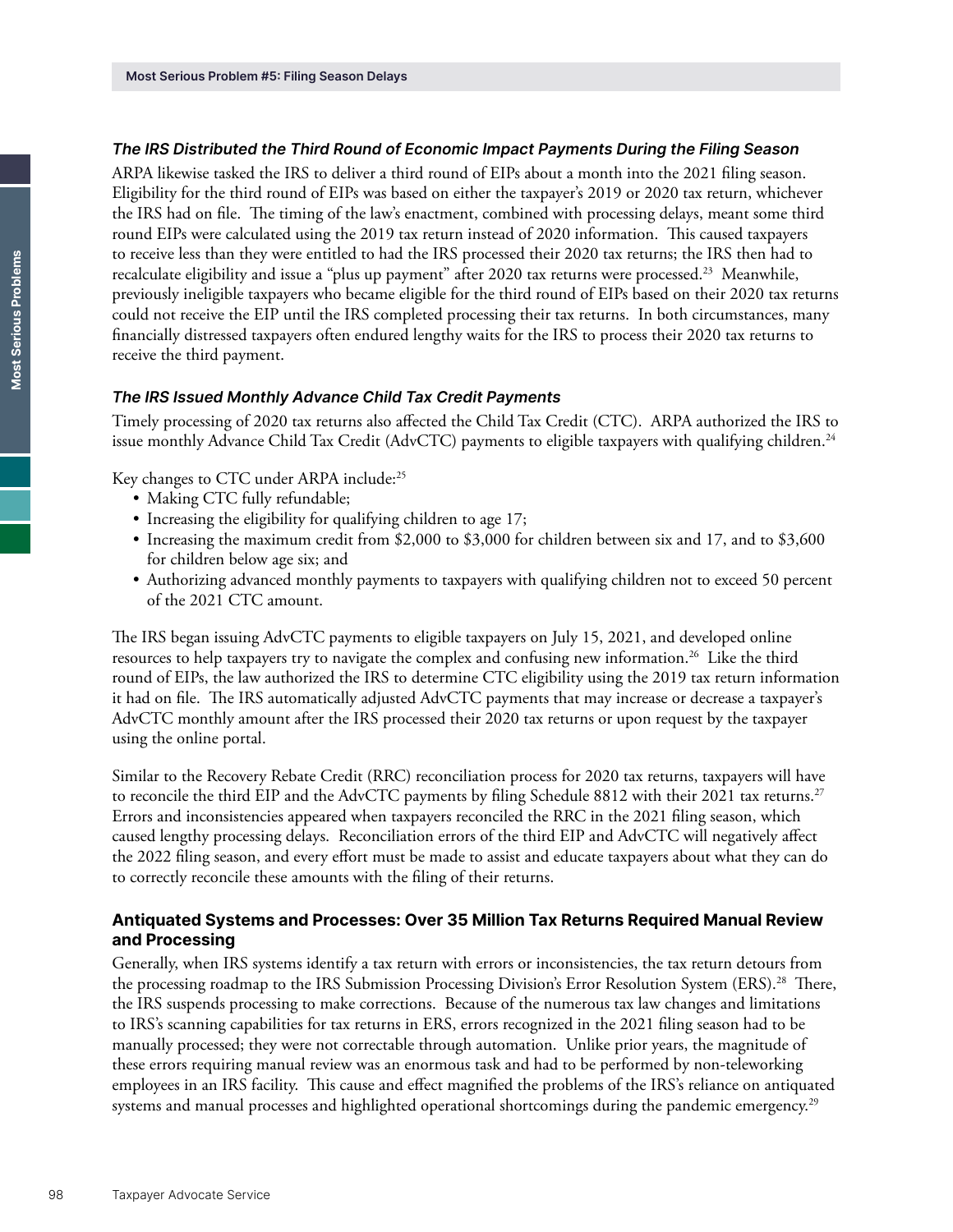Tax returns that go into ERS form a queue of workable inventory, each awaiting manual review and correction by a tax examiner on a first-in, first-out basis.<sup>30</sup> When ERS inventory reaches maximum capacity, as it did during the 2021 filing season, tax returns that do not make it into the queue of workable inventory go into a separate holding queue, where each then waits to make it into the workable inventory queue.<sup>31</sup> The average timeframe a tax return was held in the holding queue during the 2021 processing year was 75 days, an over two-month wait before it even reached the workable inventory queue for manual review to continue processing.<sup>32</sup>

Processing times for tax returns and taxpayer correspondence matter greatly because the vast majority of taxpayers overpay their tax and are entitled to refunds.<sup>33</sup> During processing year 2021, almost 22 million tax returns waited in the holding queue.<sup>34</sup> In comparison, the 2019 and 2020 processing years had about a half million and about eight million tax returns that went into the holding queue, respectively.<sup>35</sup> For many affected taxpayers, delays in processing and refund payments meant necessary living expenses such as rent or utilities went unpaid for several months. The IRS needs to perform a postmortem analysis to determine ERS efficiencies and challenges in preparation of the upcoming filing season, as many of the similar challenges are expected to occur next filing season, resulting in long delays for taxpayers.

#### Millions of Recovery Rebate Credit Inaccuracies Caused Manual Reviews and Delays

Despite the mostly successful first two campaigns where the majority of eligible taxpayers received their EIPs promptly, approximately eight million potentially eligible taxpayers did not timely receive first or second EIPs.36 Taxpayers who did not receive the first or second round of EIPs or who received an inaccurate amount attempted to accurately reconcile the missing funds by claiming the RRC on their 2020 tax returns.<sup>37</sup> When the claimed RRC was inaccurately reconciled and contradictory to IRS records, the IRS required manual review to fix it. At the close of the 2021 filing season, more than five million returns were identified as having inconsistent RRC amounts compared to IRS records.<sup>38</sup> Almost four months after the end of the 2021 filing season, over 11 million returns were identified as having RRC inconsistencies.39 There is a need for automated ERS solutions to prevent the extensive and harmful delays taxpayers suffered having to wait through antiquated processes.

#### "Lookback Rule" for the Earned Income Tax Credit and Additional Child Tax Credit Caused Manual Reviews and Delays

The Taxpayer Certainty and Disaster Tax Relief Act of 2020 in the Consolidated Appropriations Act, 2021, and ARPA also created the 2019 "Lookback Rule" provisions for EITC and ACTC. The provisions provided temporary relief for taxpayers who earned less income in 2020 than 2019 by allowing them to use their 2019 earned income to calculate EITC and the refundable ACTC for more advantageous credits.40 Whereas the lookback rule benefitted taxpayers whose earned income decreased during the pandemic, financially strained taxpayers who elected to look back often experienced significant waits receiving their much-needed refunds due to tax return processing delays. Although these legislative changes provided much-needed relief for millions of taxpayers, they resulted in millions of manual reviews. With the lack of sufficient preparation time, the IRS could not develop an automated way to systemically verify 2019 earnings for taxpayers who elected to look back and use their 2019 earned income for a more advantageous EITC or ACTC. Once again, it required a manual process.

At the conclusion of the 2021 filing season, over 35 million tax returns required manual processing by an IRS employee – a nearly five-fold increase from the 7.4 million unprocessed returns at the end of the 2019 filing season*.* 41 The daunting sum was comprised of 16.8 million paper tax returns waiting to be processed; about 15.8 million returns suspended in ERS during processing because of errors; and about 2.7 million amended returns awaiting processing. Over four months after the close of the filing season, the IRS was still processing approximately 13 million individual and business tax returns received during the 2021 filing season.<sup>42</sup>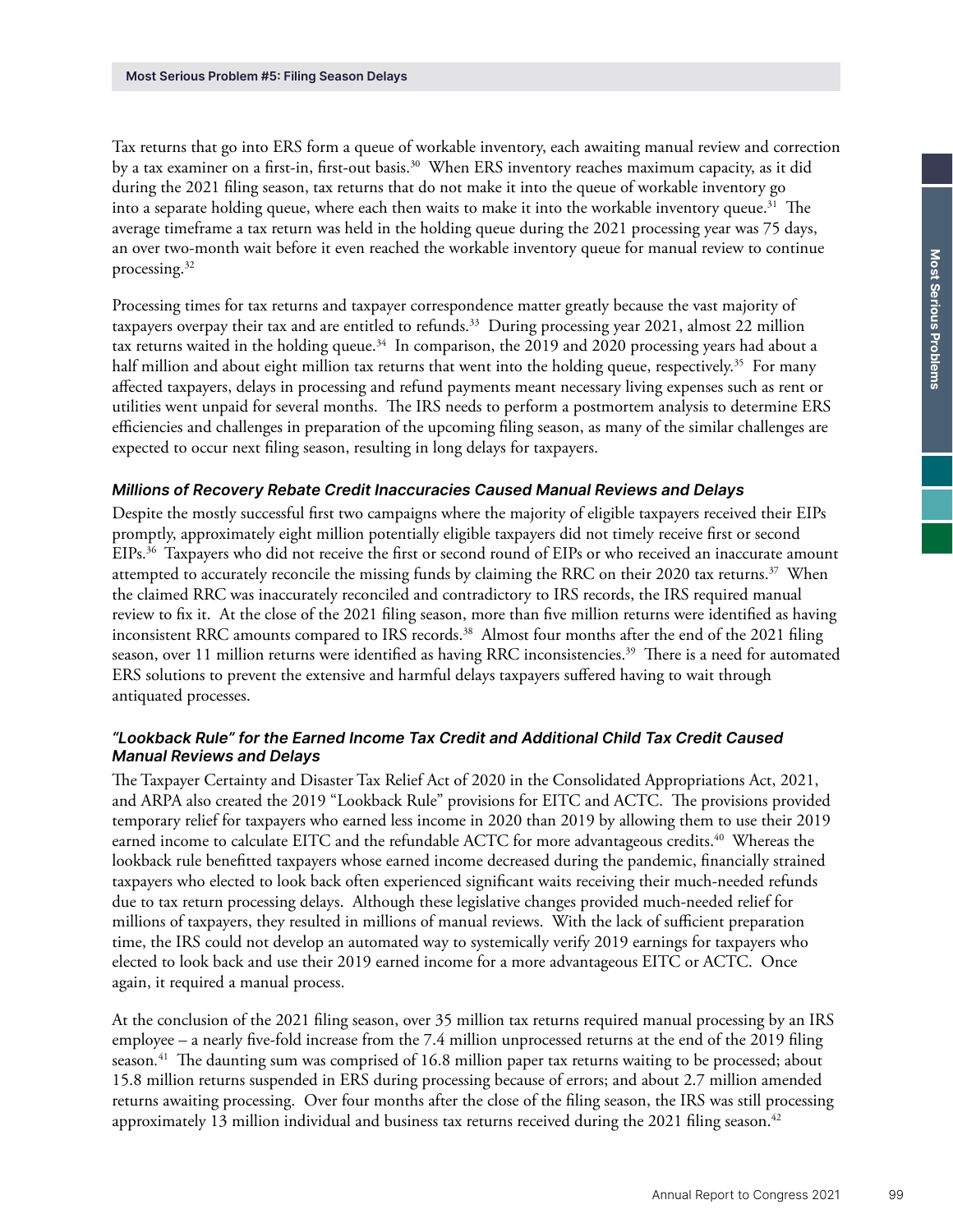# FIGURE 2.5.2, Snapshot Status of Inventory Requiring Manual Processing (2019 to 2021) as of the Close of 2021 Filing Season on May 17, 2021<sup>43</sup>

| Year | <b>Description</b>                                  | <b>Individual</b> | <b>Business</b> | <b>Not</b><br><b>Specified</b> | <b>Total</b> | <b>Comparison</b><br>to Prior Year |  |  |
|------|-----------------------------------------------------|-------------------|-----------------|--------------------------------|--------------|------------------------------------|--|--|
| 2019 | <b>Paper Returns Awaiting Processing</b>            |                   |                 |                                |              |                                    |  |  |
|      | Calendar Year 2019                                  | 1,600,000         | 1,500,000       | $\frac{1}{2}$                  | 3,200,000    |                                    |  |  |
|      | <b>Total Paper Returns Awaiting Processing</b>      | 1,600,000         | 1,500,000       |                                | 3,200,000    |                                    |  |  |
|      | Paper and Electronic Returns - Processing Suspended |                   |                 |                                |              |                                    |  |  |
|      | <b>Error Resolution Cases</b>                       | 1,000,000         |                 |                                | 1,000,000    |                                    |  |  |
|      | <b>Processing Rejects</b>                           | 1,000,000         | 100,000         | $\qquad \qquad \blacksquare$   | 1,100,000    |                                    |  |  |
|      | Unpostable Returns                                  | 200,000           | 300,000         | $\qquad \qquad \blacksquare$   | 500,000      |                                    |  |  |
|      | <b>Suspected Identity Theft</b>                     | 800,000           |                 |                                | 800,000      |                                    |  |  |
|      | <b>Total Processing Suspended Returns</b>           | 3,000,000         | 500,000         |                                | 3,500,000    |                                    |  |  |
|      | <b>Unprocessed Amended Returns</b>                  | 700,000           |                 | $\overline{a}$                 | 700,000      |                                    |  |  |
|      | Total Unprocessed Returns - 2019 Filing Season      | 5,300,000         | 2,000,000       | $\overline{\phantom{a}}$       | 7,400,000    |                                    |  |  |
| 2020 | <b>Paper Returns Awaiting Processing</b>            |                   |                 |                                |              |                                    |  |  |
|      | Calendar Year 2020                                  | 3,400,000         | 1,000,000       | $\overline{a}$                 | 4,300,000    |                                    |  |  |
|      | <b>Total Paper Returns Awaiting Processing</b>      | 3,400,000         | 1,000,000       |                                | 4,300,000    | 34%                                |  |  |
|      | Paper and Electronic Returns - Processing Suspended |                   |                 |                                |              |                                    |  |  |
|      | <b>Error Resolution Cases</b>                       | 1,400,000         | 200,000         | $\overline{a}$                 | 1,600,000    | 60%                                |  |  |
|      | Processing Rejects                                  | 1,600,000         | 200,000         | $\qquad \qquad \blacksquare$   | 1,800,000    | 64%                                |  |  |
|      | Unpostable Returns                                  | 800,000           | 500,000         | $\qquad \qquad \blacksquare$   | 1,300,000    | 160%                               |  |  |
|      | <b>Suspected Identity Theft</b>                     | 1,100,000         |                 |                                | 1,100,000    | 38%                                |  |  |
|      | <b>Total Processing Suspended Returns</b>           | 4,900,000         | 900,000         | $\frac{1}{2}$                  | 5,800,000    | 66%                                |  |  |
|      | <b>Unprocessed Amended Returns</b>                  | 600,000           |                 |                                | 600,000      | -14%                               |  |  |
|      | Total Unprocessed Returns - 2020 Filing Season      | 8,900,000         | 1,900,000       |                                | 10,700,000   | 45%                                |  |  |
| 2021 | <b>Paper Returns Awaiting Processing</b>            |                   |                 |                                |              |                                    |  |  |
|      | Calendar Year 2020                                  | 100,000           | 1,000,000       | $\qquad \qquad \blacksquare$   | 1,100,000    |                                    |  |  |
|      | Calendar Year 2021                                  | 6,000,000         | 4,600,000       | 5,100,000                      | 15,700,000   |                                    |  |  |
|      | <b>Total Paper Returns Awaiting Processing</b>      | 6,100,000         | 5,600,000       | 5,100,000                      | 16,800,000   | 291%                               |  |  |
|      | Paper and Electronic Returns - Processing Suspended |                   |                 |                                |              |                                    |  |  |
|      | <b>Error Resolution Cases</b>                       | 9,800,000         | 500,000         | $\overline{\phantom{a}}$       | 10,300,000   | 544%                               |  |  |
|      | <b>Processing Rejects</b>                           | 1,200,000         | 200,000         |                                | 1,400,000    | $-22%$                             |  |  |
|      | Unpostable Returns                                  | 1,100,000         | 900,000         | $\overline{\phantom{m}}$       | 2,000,000    | 54%                                |  |  |
|      | Suspected Identity Theft                            | 2,100,000         |                 | $\overline{\phantom{a}}$       | 2,100,000    | 91%                                |  |  |
|      | <b>Total Processing Suspended Returns</b>           | 14,200,000        | 1,600,000       | ÷                              | 15,800,000   | 172%                               |  |  |
|      | <b>Unprocessed Amended Returns</b>                  | 2,700,000         |                 |                                | 2,700,000    | 350%                               |  |  |
|      | Total Unprocessed Returns - 2021 Filing Season      | 23,000,000        | 7,200,000       | 5,100,000                      | 35,300,000   | 230%                               |  |  |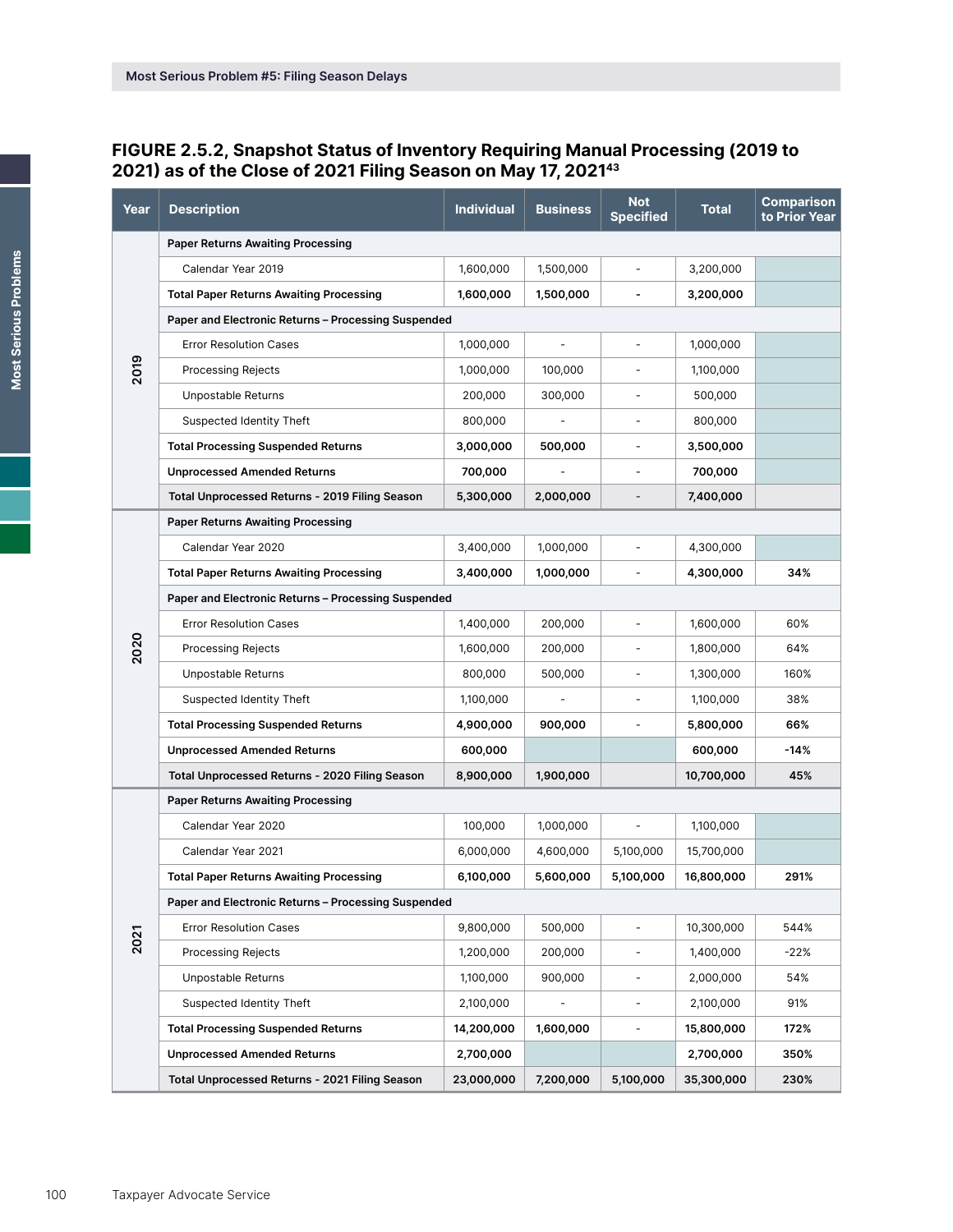## Lack of Timely Processing and Response to Taxpayer Correspondence

The IRS still relies on the mail via the U.S. Postal Service as its primary method of corresponding with taxpayers and has labored to timely process incoming and outgoing mail. Often, the resolution of taxpayer issues depends on how quickly and accurately taxpayers respond and how quickly the IRS can open the mail and complete the processing of taxpayer correspondence. The IRS COVID-19 Operations website states that it is opening mail within normal timeframes in order of date received and that processing time is taking longer than usual because of social distancing guidelines and resource restrictions, including employees.<sup>44</sup>

### Taxpayers Continue to Experience Subsequent Notices and Collection Action Resulting From IRS Processing Correspondence Delays Addressing the Merits of the Issue

The delays in processing mail continue to harm taxpayers and have caused the IRS to treat many taxpayers who timely responded to IRS notices or filed an amended return to resolve an issue as if they did not. Despite taxpayers mailing timely responses or filing amended returns, the IRS, unaware taxpayers have acted, still proceeds to send subsequent letters or notices, including collection notices. For taxpayers who have done their due diligence but have not had their correspondence timely processed or considered due to mail processing delays, having the IRS continue to pursue compliance and collection activity is beyond confusing, frustrating, and concerning.

Because taxpayers can only control when they send responses or filings and not the time it takes for the IRS to process and actually consider the merits of their responses, it is patently unfair to taxpayers for the IRS to proceed with any form of collection activity. Taxpayer rights include *to pay no more than the correct amount of tax*, *to challenge the IRS's position and be heard*, and *to a fair and just tax system*, all of which are jeopardized when the IRS is delayed in processing correspondence.<sup>45</sup> To protect taxpayer rights and better serve taxpayers, the National Taxpayer Advocate recommends that the IRS should freeze related compliance and collection activity until it addresses and considers taxpayer correspondence or responds to the merits. A reasonable goal is to have all correspondence replying to notices resolved or the merits responded to within 45 days of receipt. In circumstances when any of the IRS workstreams cannot hit the 45-day goal, the IRS should take appropriate steps to ensure that no related compliance or collection actions are taken until taxpayer positions can be fairly and properly considered.

### IRS Correspondence Often Lacks Clarity and Omits Crucial Information Taxpayers Need and Have the Right to Receive

The taxpayer's *right to be informed* through clear and informative written communications from the IRS is critical to help resolve questions and limit the need for phone contact.46 Providing understandable notices that contain clear explanations helps taxpayers gain a full understanding of the process and recognizes their *right to be informed*. 47 Too often, the IRS sends notices to taxpayers that are not structured with a taxpayer rights focus and fall short of what taxpayers should expect and deserve, generating more questions and more calls.

### Increased Taxpayer Demand and Need Strained Already Subpar IRS Services, Antiquated Processes, and Limited Employee Resources

#### Inadequate Information Available to Taxpayers Online

The use of technology to engage in business services online is widespread and common.48 Taxpayers expect similar capabilities and quality regarding online services with the IRS. Taxpayers experiencing extensive refund delays, which in some cases extended over a year in duration and caused serious financial hardships, often sought out the IRS's online self-service resources to check their refund status. During the 2021 filing season, taxpayers accessed the IRS online information portal hundreds of millions of times to determine the status of their refund.<sup>49</sup> The IRS's Where's My Refund? tool and IRS2Go mobile app provide useful information to taxpayers when normal processes run smoothly.<sup>50</sup>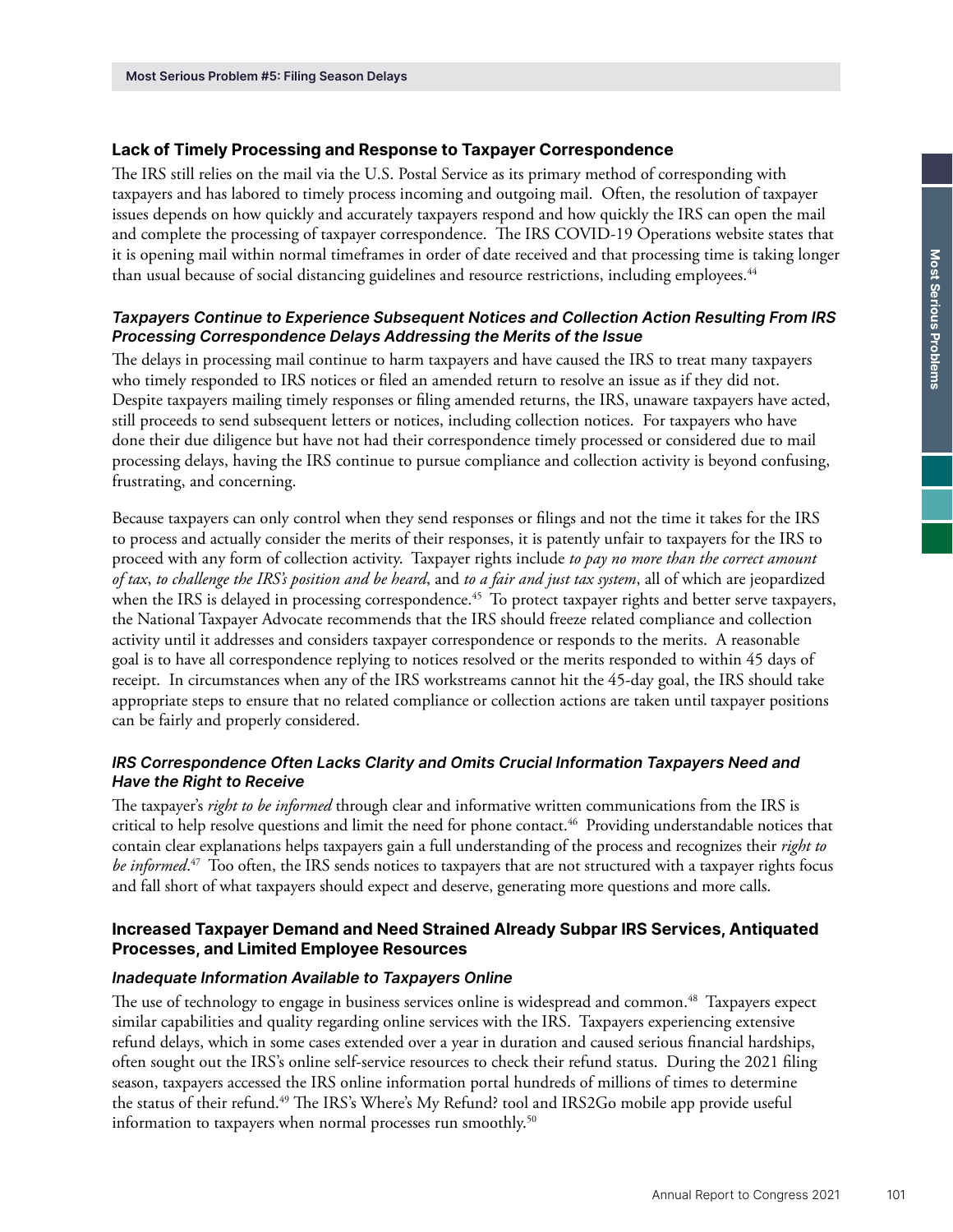However, for tens of millions of taxpayers who experienced processing delays in the 2021 filing season, the limitations of the IRS's online offerings were amplified. Taxpayers seeking answers specific to their accounts quickly discovered a digital environment with only scarce information. Neither the tool nor the app provides taxpayers specifics as to what is causing their particular delay or when they may receive their refunds.<sup>51</sup>

#### Already Insufficient Levels of IRS Phone Service Dipped to Historic Low

Phone communication with the IRS on its primary phone lines was difficult for taxpayers before the pandemic.52 When the pandemic began, the IRS was forced to close offices, leaving assistors unequipped for telework and unable to serve taxpayers.53 Already afflicted by understaffing, the IRS's primary phone lines operated immensely understaffed or sometimes were not operational. During the 2021 filing season, the IRS received 171 million phone calls and at its lowest Level of Service taxpayers connected with the IRS only nine percent of the time.54

The timing of COVID-19 relief legislation and significant delays in processing tax returns and taxpayer correspondence caused many phone calls to the IRS. The 2021 filing season saw taxpayers desperate for even basic information regarding the status of refunds or reasons for delays not attainable online contacting the IRS by phone in record numbers. The IRS reported getting five times its normal call volume during the first six months of 2021, receiving over 1,500 calls per second at its apex.<sup>55</sup>

The 2021 filing season saw taxpayers desperate for even basic information regarding the status of refunds or reasons for delays not attainable online contacting the IRS by phone in record numbers. The IRS reported getting five times its normal call volume during the first six months of 2021, receiving over 1,500 calls per second at its apex.

#### IRS Challenges Caused the TAS Safety Net to Become Overstretched

Factors such as low Level of Service, insufficient information available online, and often confusing notices propelled high volumes of taxpayers to seek help from TAS or their elected representatives in Congress.<sup>56</sup> Frequently, Congress relies on TAS to provide advocacy to help their constituents.57 Taxpayers also experienced delays receiving TAS help during the 2021 filing season.<sup>58</sup>

Congress created TAS to be the voice of the taxpayer, to protect taxpayer rights, to recommend improvements to tax administration, and to operate as the safety net to support taxpayers falling through the cracks of bureaucracy.59 TAS was established to assist taxpayers facing hardship and experiencing systemic issues with the IRS – not to be the IRS.<sup>60</sup> As the IRS struggled with a multitude of challenges in the 2021 filing season, many taxpayers sought assistance from TAS. Although TAS is an independent agency, it rarely has the delegated authority to take certain actions to directly resolve taxpayer issues. Rather, TAS serves an ombudsman function, providing advocacy within the IRS on behalf of taxpayers for necessary actions to resolve problems.

TAS inherently relies on IRS employees' delegated authority to take the actions needed to resolve problems for which TAS advocates on behalf of taxpayers. The impact of the IRS's challenges directly affected TAS operations and its ability to provide prompt advocacy in working with IRS counterparts to resolve taxpayer issues. TAS experienced dramatically increased workloads of cases involving financially distressed taxpayers seeking advocacy and others unable to reach the IRS to ask questions or gain clarity about their tax matters.<sup>61</sup>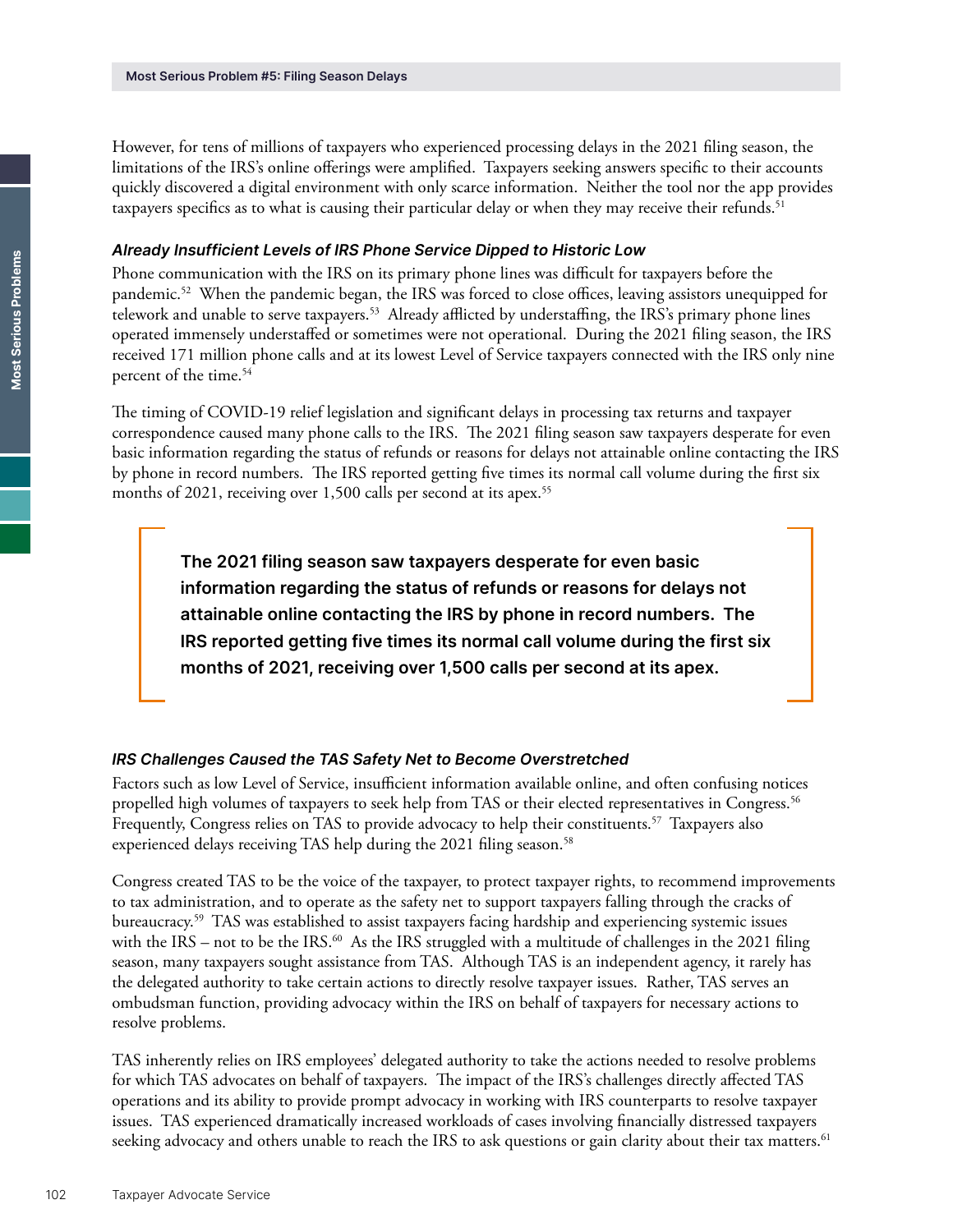In 2021, TAS could not assist taxpayers when the IRS did not have a system in place in which TAS could advocate for a fix. This resulted in TAS not accepting cases where taxpayers desperately needed assistance.

# CONCLUSION AND RECOMMENDATIONS

The IRS had several preexisting problems ranging from archaic systems to an insufficient Level of Service that weakened taxpayer service and rights before the pandemic hit. While the 2021 filing season was the textbook perfect storm, it is one that the IRS can analyze and study to implement changes to improve future filing seasons. The problems discussed must be rectified for taxpayers to receive the quality service they deserve and to safeguard their rights under the law.

### Preliminary Administrative Recommendations to the IRS

The National Taxpayer Advocate recommends that the IRS:

- 1. Utilize 2-D barcoding and/or optical character recognition technology to improve the accuracy and efficiency of processing of paper tax returns.<sup>62</sup>
- 2. Set a goal of having all correspondence replying to notices resolved or the merits responded to within 45 days of receipt. When the IRS falls short of hitting this target in any of its workstreams, it should ensure that no related compliance or collection actions are taken until the IRS has fairly considered and responded to the merits of the taxpayer's position stated in their correspondence.
- 3. Implement and increase callback technology capacity across all taxpayer-facing telephone lines.<sup>63</sup>
- 4. Develop a dedicated automated phone line where taxpayers can enter their information and upon proper identity authentication, may retrieve specific details about their tax accounts, including but not limited to the amount of AdvCTC and EIPs received.
- 5. Accelerate permanent implementation allowing for the use of e-signatures and secure email of documents by end of fiscal year 2022.<sup>64</sup>
- 6. Conduct a postmortem 2021 filing season review of ERS delays to identify potential reasons for the extended delays.
- 7. Program systemic reconciliation capabilities for refundable credits such as the RRC, ACTC, CTC, and systemic lookback capabilities to prior year modified adjusted gross income (AGI) where a taxpayer claims eligibility for tax credits that are based on prior year AGI, such as the EITC lookback rule, and any future tax benefits of similar nature and impact that have potential to delay tax return processing and eliminate the need for manual reviews for computational adjustments.
- 8. Create a filing season dashboard and provide detailed weekly information on the filing season, including the total amount of return inventory, number of returns beyond normal processing times, number of returns in suspense status, and the anticipated timeframes for working through them, while acknowledging that the situation is fluid and timeframes may change along with circumstances.<sup>65</sup>

### Legislative Recommendation to Congress

The National Taxpayer Advocate recommends that Congress:

1. Provide dedicated multiyear funding sufficient to allow the IRS to improve customer experience in general and specifically to improve and add functionality to its online and telephone service, as described in the Taxpayer First Act Report to Congress.<sup>66</sup>

### RESPONSIBLE OFFICIALS

Kenneth Corbin, Commissioner, Wage and Investment Division, and Chief Taxpayer Experience Officer Darren Guillot, Commissioner, Collection and Operations Support, Small Business/Self-Employed Division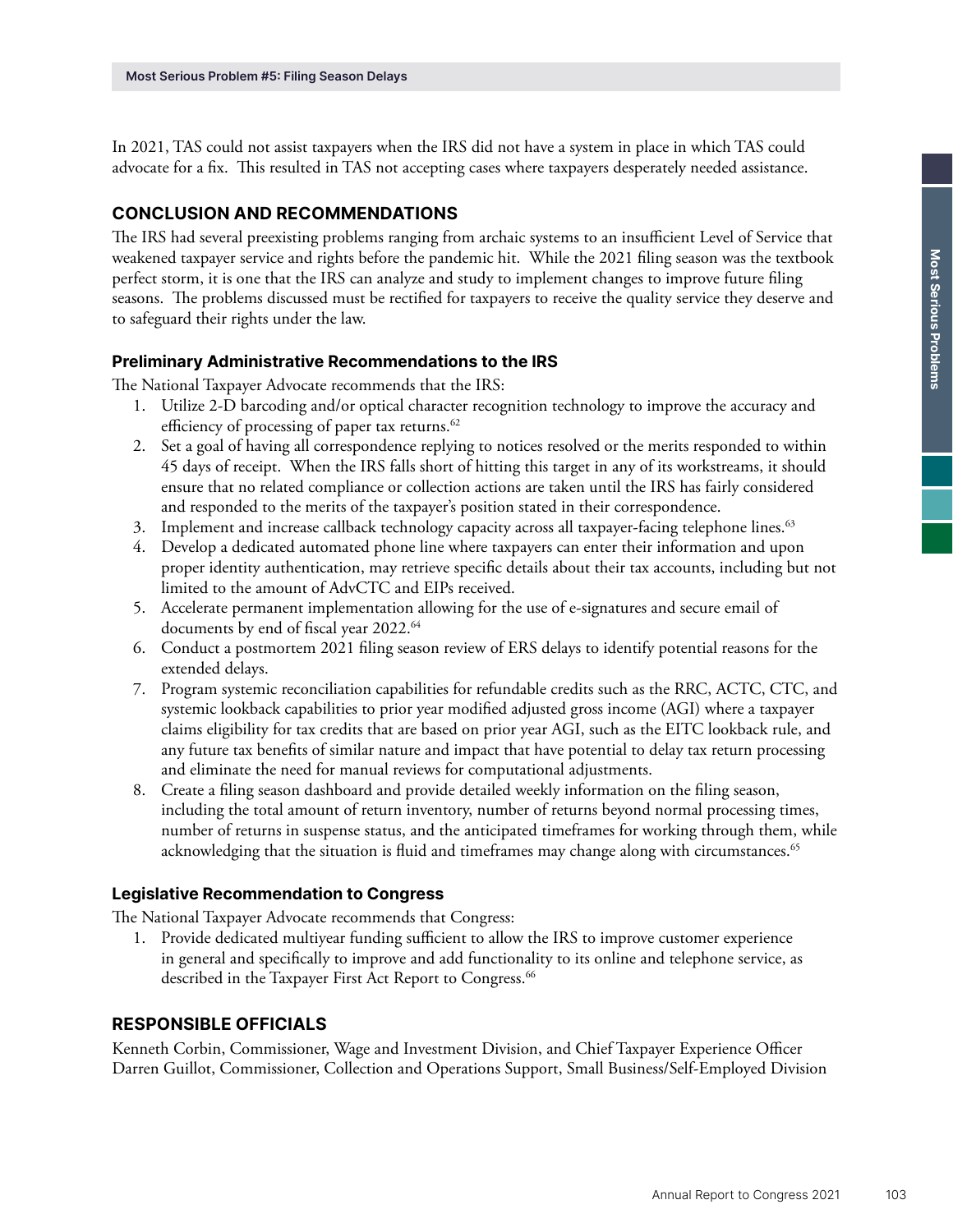## IRS COMMENTS

During the COVID-19 pandemic, we have had to find a new way to fulfill our mission, while experiencing extraordinary circumstances related to the pandemic. We understand the importance of timely processing tax returns and refunds, as well as providing quality service to taxpayers needing in person and telephone assistance.

We continue to work diligently to process as many returns as possible before the 2022 filing season. As we get closer to the start of filing season, we will ensure our communications and information on IRS.gov answers taxpayer questions concerning any existing unprocessed returns and alleviates any burden caused by delays to the extent possible. Taxpayers can review the Frequently Asked Questions for additional information and visit our Status of Operations page for ongoing updates, including updated amended return processing timeframes.

The IRS contacts a significant number of taxpayers to perfect returns during the filing process, resolve issues identified in post-filing, and secure delinquent returns. Traditionally, we primarily contact taxpayers through mail, phone, or personal interviews; however, we are always seeking new ways to communicate that will reduce taxpayer burden and improve organizational efficiency. The primary causes for return processing delays are mistakes, such as Recovery Rebate Credit (RRC) errors and missing information, as well as reviews for potential identity theft or fraud. We attempt to resolve these cases without contact with the taxpayer where possible, but manual reviews still take time. If we need more information or if we need to verify a taxpayer's identity, we will communicate by letter. When correspondence is necessary, taxpayer response time and potential mail delays affect the process. Additionally, while we can resolve some matters through the initial taxpayer response, other matters require further follow-up. In some cases, this work could take 90 to 120 days or even longer depending on the information required.

We will continue our hiring efforts throughout the year, to the extent funding permits and eligible prospects accept job offers, to staff up our processing centers to work through our inventory. Our external hiring selections are underway for customer service representatives, tax examiners, and clerks to help support the 2022 tax filing season.

To assist taxpayers looking for assistance with filing returns, we developed a strategy to assist Volunteer Income Tax Assistance (VITA)/Tax Counseling for the Elderly (TCE) partners in delivering free tax preparation services using multifaceted approaches which will be continued into FY 2022. Additionally, we will provide Over the Phone Interpreter Service capabilities at all VITA locations during this filing season.

We continue to look for new and innovative ways to deliver current services, as well as provide new taxpayer services. Pending funding approval, during Fiscal Year (FY) 2022 the IRS will expand e-file capabilities for Form 1040-X, Amended U.S. Individual Income Tax Return, by allowing e-filing of amendments for non-electronic original returns and offering e-filing of Form 1040-X for all 1040-family returns. We have also expanded the Customer Call-back option to 16 additional applications to save taxpayers direct wait time while waiting to speak to an assistor.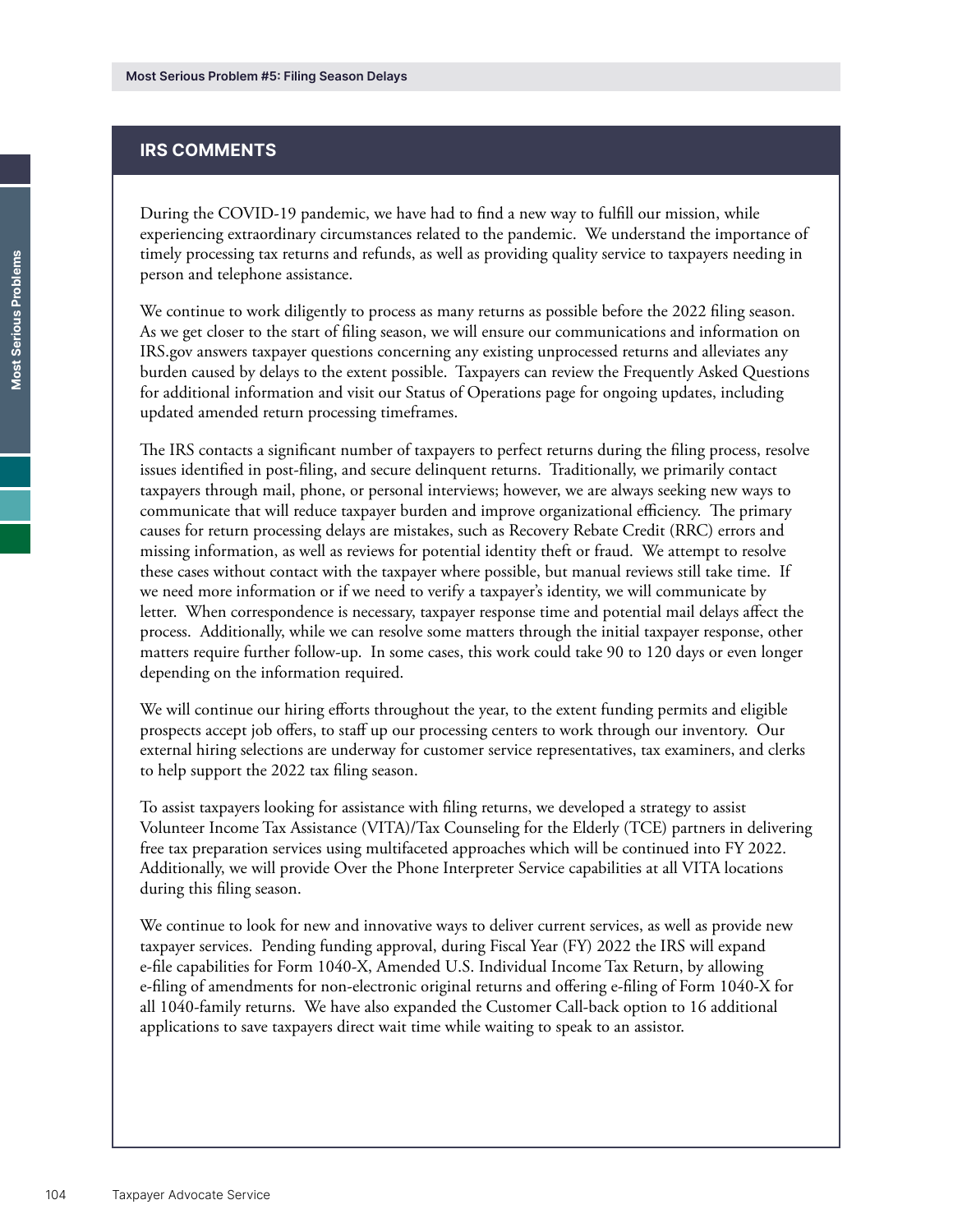## TAXPAYER ADVOCATE SERVICE COMMENTS

While the IRS faced significant challenges that impacted the 2021 filing season, so did taxpayers. The IRS needs to prioritize the expeditious processing of tax returns as an immediate area of focus, which requires thoughtful development and strategic execution of a plan for these work processes. The ongoing processing delays harm taxpayers who continue to endure extensive waits for refunds. Although the IRS may need additional funding and staffing reinforcements, it must address the processing delays. The nation is on the cusp of another filing season, and taxpayers cannot afford to wait through substantial delays to receive refunds another year. The current status quo of the IRS continuously having to play catch-up by entering a new filing season with a backlog of millions of unprocessed tax returns is not reasonably sustainable. Our recommendations reflect the importance of prioritizing expeditious processing of tax returns and improving services to address the critical needs of taxpayers.

### RECOMMENDATIONS

#### Administrative Recommendations to the IRS

The National Taxpayer Advocate recommends that the IRS:

- 1. Utilize 2-D barcoding and/or optical character recognition technology to improve the accuracy and efficiency of processing of paper tax returns.<sup>67</sup>
- 2. Set a goal of having all correspondence replying to notices resolved or the merits responded to within 45 days of receipt. When the IRS falls short of hitting this target in any of its workstreams, it should ensure that no related compliance or collection actions are taken until the IRS has fairly considered and responded to the merits of the taxpayer's position stated in his or her correspondence.
- 3. Implement and increase callback technology capacity across all taxpayer-facing telephone lines.<sup>68</sup>
- 4. Develop a dedicated automated phone line where taxpayers can enter their information and upon proper identity authentication, may retrieve specific details about their tax accounts, including but not limited to the amount of AdvCTC and EIPs received.
- 5. Accelerate permanent implementation allowing for the use of e-signatures and secure email of documents by end of fiscal year 2022.<sup>69</sup>
- 6. Conduct a postmortem 2021 filing season review of ERS delays to identify potential reasons for the extended delays and proposed solutions.
- 7. Program systemic reconciliation capabilities for refundable credits such as the RRC, ACTC, CTC, and systemic lookback capabilities to prior year modified AGI where a taxpayer claims eligibility for tax credits that are based on prior year AGI, such as the EITC lookback rule, and any future tax benefits of similar nature and impact that have potential to delay tax return processing and eliminate the need for manual reviews for computational adjustments.
- 8. Create a filing season dashboard and provide detailed weekly information on the filing season, including the total amount of return inventory, number of returns beyond normal processing times, number of returns in suspense status, and the anticipated timeframes for working through them, while acknowledging that the situation is fluid and timeframes may change along with circumstances.70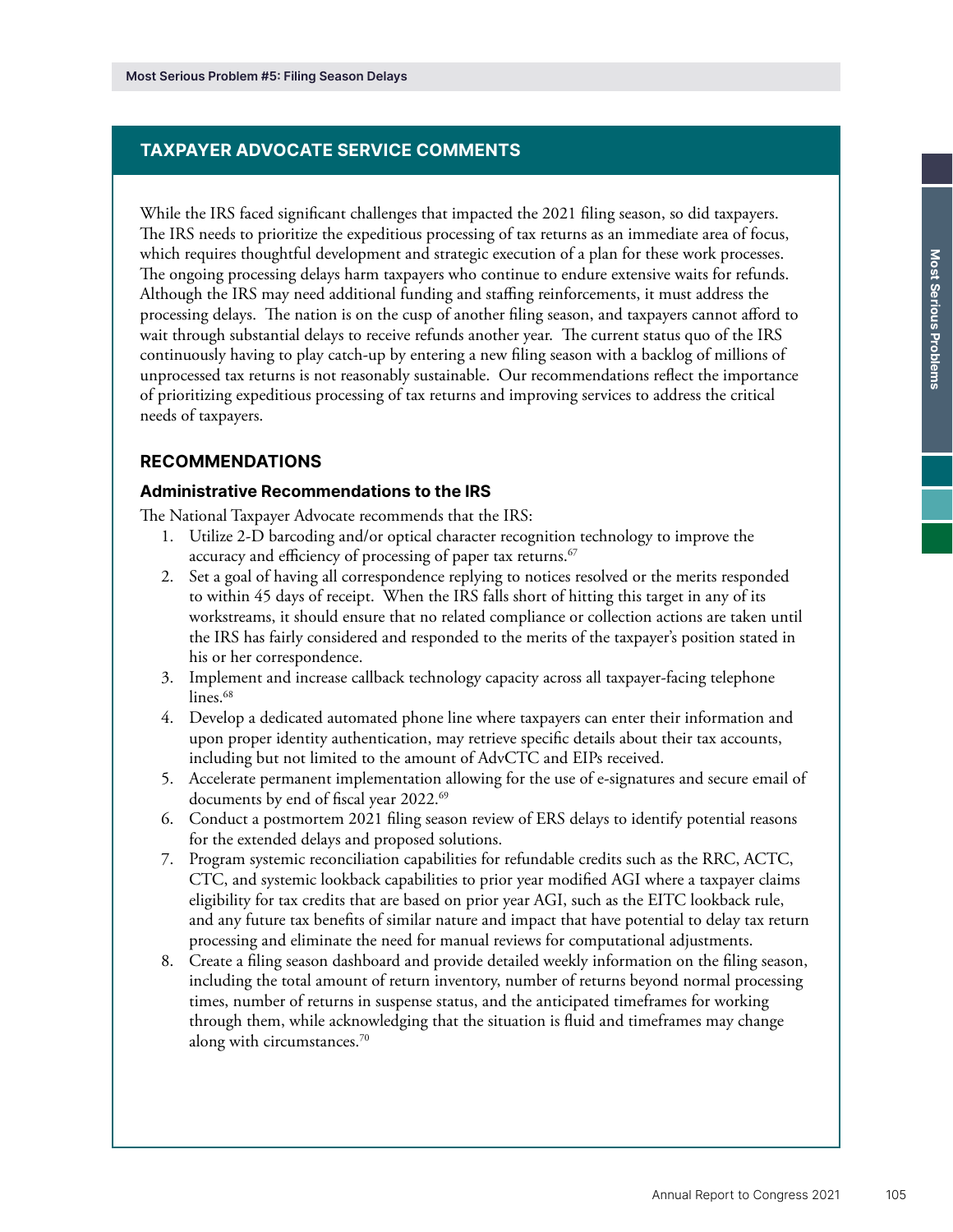# Legislative Recommendation to Congress

The National Taxpayer Advocate recommends that Congress:

1. Provide dedicated multiyear funding adequate to allow the IRS to improve overall customer service and experience, as set forth in the Taxpayer First Act Report to Congress.<sup>71</sup>

#### Endnotes

- 1 IRS response to TAS information request (June 23, 2021). See Erin M. Collins, 2021 Filing Season Bumps in the Road Part III, NATIONAL TAXPAYER ADVOCATE BLOG (June 29, 2021), [https://www.taxpayeradvocate.irs.gov/news/nta-blog-2021-filing-season-bumps](https://www.taxpayeradvocate.irs.gov/news/nta-blog-2021-filing-season-bumps-in-the-road-part-iii/)[in-the-road-part-iii/](https://www.taxpayeradvocate.irs.gov/news/nta-blog-2021-filing-season-bumps-in-the-road-part-iii/).
- 2 Id. Treasury Inspector General for Tax Administration (TIGTA), Ref. No. 2021-46-064, Effects of the COVID-19 Pandemic on Business Tax Return Processing Operations (Sept. 2, 2021).
- 3 See Families First Coronavirus Response Act, Pub. L. No. 116-127, 134 Stat. 178 (2020); Coronavirus Aid, Relief, and Economic Security Act (CARES Act), Pub. L. No. 116-136, 134, Stat. 281 (2020); Consolidated Appropriations Act, 2021, Pub. L. No. 116-260, 134 Stat. 1182 (2020).
- 4 American Rescue Plan Act of 2021 (ARPA), Pub. L. No. 117-2, 135 Stat. 40 (2021).
- 5 IRS, The Agency, Its Mission and Statutory Authority (Sept. 8, 2021), [https://www.irs.gov/about-irs/the-agency-its-mission-and](https://www.irs.gov/about-irs/the-agency-its-mission-and-statutory-authority)[statutory-authority](https://www.irs.gov/about-irs/the-agency-its-mission-and-statutory-authority).
- 6 See IRS Operations, Hearing Before the S. Appropriations Comm., Subcomm. on Financial Services and General Government 9, 117th Cong. (2021) (written testimony of Charles P. Rettig, Commissioner, Internal Revenue); IRS, IRS Making Progress on Key Areas Slowed by the Pandemic, But More Work Remains (Sept. 14, 2021), [https://www.irs.gov/about-irs/](https://www.irs.gov/about-irs/irs-making-progress-on-key-areas-slowed-by-the-pandemic-but-more-work-remains) [irs-making-progress-on-key-areas-slowed-by-the-pandemic-but-more-work-remains.](https://www.irs.gov/about-irs/irs-making-progress-on-key-areas-slowed-by-the-pandemic-but-more-work-remains)
- The 2020 filing season is with respect to the processing of tax returns for tax year (TY) 2019.
- 8 See IRS Operations, Hearing Before the S. Appropriations Comm., Subcomm. on Financial Services and General Government 8, 117th Cong. (2021) (written testimony of Charles P. Rettig, Commissioner, Internal Revenue); Centers for Disease Control and Prevention, Science Brief: SARS-CoV-2 and Surface (Fomite) Transmission for Indoor Community Environments (Apr. 5, 2021), [https://www.cdc.](https://www.cdc.gov/coronavirus/2019-ncov/more/science-and-research/surface-transmission.html) [gov/coronavirus/2019-ncov/more/science-and-research/surface-transmission.html.](https://www.cdc.gov/coronavirus/2019-ncov/more/science-and-research/surface-transmission.html)
- 9 IRS Submission Processing deems a return as "processed" when all the steps necessary to post the return to the account have been taken.
- 10 TIGTA, Ref. No. 2021-46-023, Results of the 2020 Filing Season and Effects of COVID-19 on Tax Processing Operations 5 (Mar. 22, 2021).
- 11 See Most Serious Problem: E-Filing Barriers: Electronic Filing Barriers Increase Taxpayer Burden, Cause Processing Delays, and Waste IRS Resources, infra.
- 12 See Families First Coronavirus Response Act, Pub. L. No. 116-127, 134 Stat. 178 (2020); CARES Act, Pub. L. No. 116-136, 134 Stat. 281 (2020); Consolidated Appropriations Act, 2021, Pub. L. No. 116-260, 134 Stat. 1182 (2020); ARPA, Pub. L. No. 117-2, 135 Stat. 40 (2021).
- 13 CARES Act Division B, Title I, § 2101(g)(3). The law prohibited the IRS from issuing the first round of economic impact payments beyond December 31, 2020. IRC § 6428(f)(3)(A).
- 14 The law prohibited the IRS from issuing the second round of economic impact payments after January 15, 2021. IRC § 6428A(f)(3)(A)(ii)(I).
- 15 IRS, IR-2021-16, 2021 Tax Filing Season Begins Feb. 12; IRS Outlines Steps to Speed Refunds During Pandemic (Jan. 15, 2021), <https://www.irs.gov/newsroom/2021-tax-filing-season-begins-feb-12-irs-outlines-steps-to-speed-refunds-during-pandemic>.
- 16 The IRS continues to operate some of the oldest major information technology systems still in use in the federal government with some systems dating to the early 1960s. The IRS also operates about 60 case management systems that generally are not interoperable. For a detailed discussion, see National Taxpayer Advocate 2020 Annual Report to Congress 84-101 (Most Serious Problem: Information Technology Modernization: Antiquated Technology Jeopardizes Current and Future Tax Administration, Impairing Both Taxpayer Service and Enforcement Efforts); Consolidated Appropriations Act, 2021, Pub. L. No. 116-260, 134 Stat. 1182 (2020).
- 17 Id.; IRS, IR-2020-280, Treasury and IRS Begin Delivering Second Round of Economic Impact Payments to Millions of Americans (Dec. 29, 2020), [https://www.irs.gov/newsroom/treasury-and-irs-begin-delivering-second-round-of-economic-impact-payments](https://www.irs.gov/newsroom/treasury-and-irs-begin-delivering-second-round-of-economic-impact-payments-to-millions-of-americans)[to-millions-of-americans](https://www.irs.gov/newsroom/treasury-and-irs-begin-delivering-second-round-of-economic-impact-payments-to-millions-of-americans); IRS, IR-2021-16, 2021 Tax Filing Season Begins Feb. 12; IRS Outlines Steps to Speed Refunds During Pandemic (Jan. 15, 2021), [https://www.irs.gov/newsroom/2021-tax-filing-season-begins-feb-12-IRS-outlines-steps-to-speed](https://www.irs.gov/newsroom/2021-tax-filing-season-begins-feb-12-IRS-outlines-steps-to-speed-refunds-during-pandemic)[refunds-during-pandemic;](https://www.irs.gov/newsroom/2021-tax-filing-season-begins-feb-12-IRS-outlines-steps-to-speed-refunds-during-pandemic) ARPA, Pub. L. No. 117-2, 135 Stat. 4 (2021); IRS, IR-2021-54, IRS Begins Delivering Third Round of Economic Impact Payments to Americans (Mar. 12, 2021), [https://www.irs.gov/newsroom/irs-begins-delivering-third-round-of](https://www.irs.gov/newsroom/irs-begins-delivering-third-round-of-economic-impact-payments-to-americans)[economic-impact-payments-to-americans](https://www.irs.gov/newsroom/irs-begins-delivering-third-round-of-economic-impact-payments-to-americans); IRS, IR-2021-59, Tax Day for Individuals Extended to May 17: Treasury, IRS Extend Filing and Payment Deadline (Mar. 17, 2021), [https://www.irs.gov/newsroom/tax-day-for-individuals-extended-to-may-17-treasury-irs](https://www.irs.gov/newsroom/tax-day-for-individuals-extended-to-may-17-treasury-irs-extend-filing-and-payment-deadline)[extend-filing-and-payment-deadline](https://www.irs.gov/newsroom/tax-day-for-individuals-extended-to-may-17-treasury-irs-extend-filing-and-payment-deadline). The last time the IRS observed the traditional mid-April filing season end date was the 2019 filing season.
- 18 ARPA, Pub. L. No. 117-2, Part 4 § 9042(a), 135 Stat. 4 (2021); IRS, New Exclusion of Up to \$10,200 of Unemployment Compensation, <https://www.irs.gov/forms-pubs/new-exclusion-of-up-to-10200-of-unemployment-compensation> (last visited Dec. 28, 2021); IRC § 36B(f)(2)(A); Internal Revenue Manual (IRM) 25.23.4.21.3, ARPA – Excess Advance Premium Tax Credit (APTC) Repayment Relief (July 15, 2021); IRS, IR-2021-84, IRS Suspends Requirement to Repay Excess Advance Payments of the 2020 Premium Tax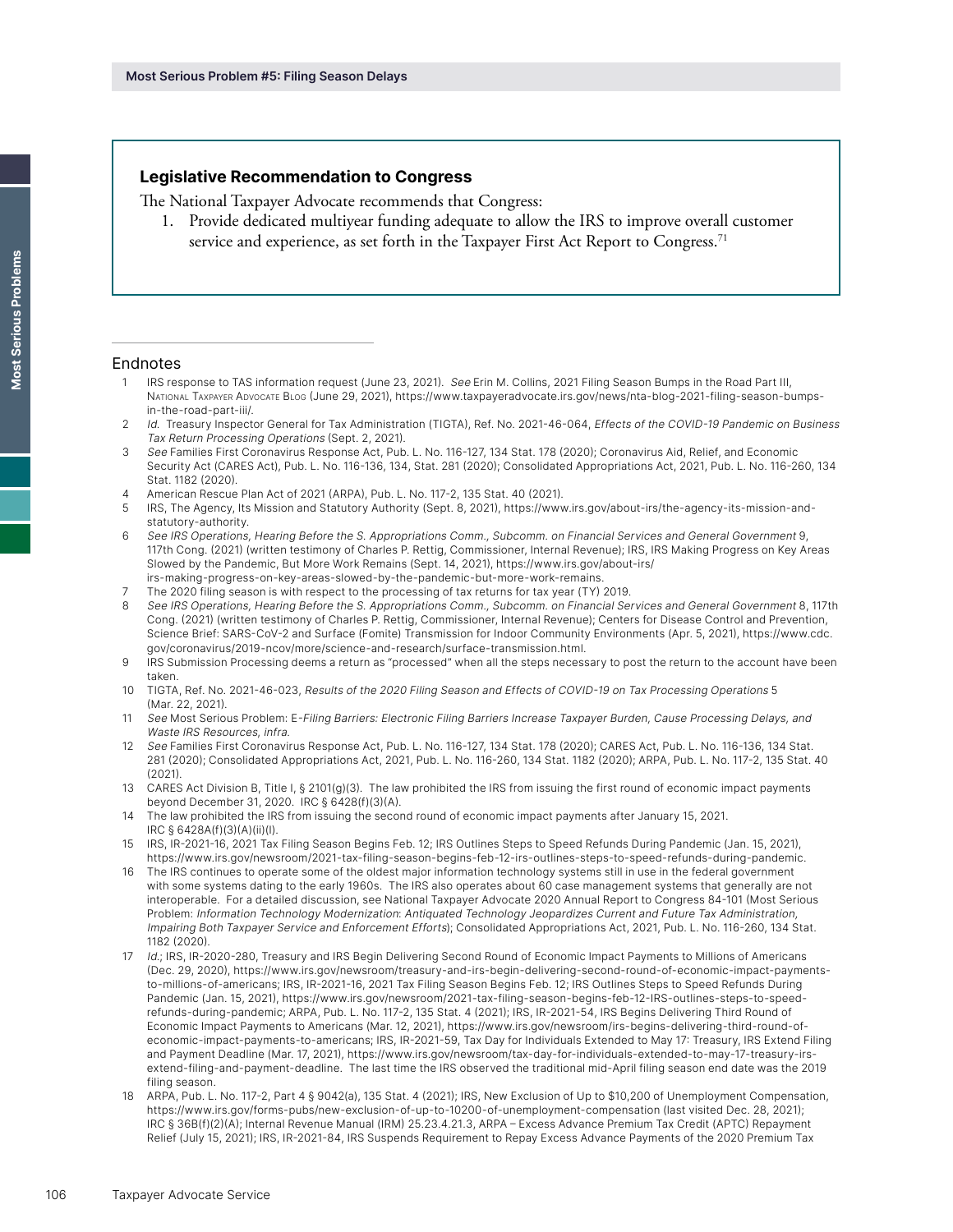Credit; Those Claiming Net Premium Tax Credit Must File Form 8962 (Apr. 9, 2021), [https://www.irs.gov/newsroom/irs-suspends](https://www.irs.gov/newsroom/irs-suspends-requirement-to-repay-excess-advance-payments-of-the-2020-premium-tax-credit-those-claiming-net-premium-tax-credit-must-file-form-8962)[requirement-to-repay-excess-advance-payments-of-the-2020-premium-tax-credit-those-claiming-net-premium-tax-credit](https://www.irs.gov/newsroom/irs-suspends-requirement-to-repay-excess-advance-payments-of-the-2020-premium-tax-credit-those-claiming-net-premium-tax-credit-must-file-form-8962)[must-file-form-8962](https://www.irs.gov/newsroom/irs-suspends-requirement-to-repay-excess-advance-payments-of-the-2020-premium-tax-credit-those-claiming-net-premium-tax-credit-must-file-form-8962); IRS, About Form 8962, Premium Tax Credit (2021), <https://www.irs.gov/forms-pubs/about-form-8962>. Note: Taxpayers claiming a net Premium Tax Credit (PTC) will still need to file a Form 8962, and the change only applies to TY 2020.

- 19 As of the week ending March 12, 2021, the IRS had received about 66.1 million returns, approximately 43 percent of all 2020 individual income tax returns. IRS, Filing Season Statistics for Week Ending March 12, 2021, [https://www.irs.gov/newsroom/filing](https://www.irs.gov/newsroom/filing-season-statistics-for-week-ending-march-12-2021)[season-statistics-for-week-ending-march-12-2021](https://www.irs.gov/newsroom/filing-season-statistics-for-week-ending-march-12-2021) (last visited May 27, 2021). The three-year average of the number of federal individual income tax returns filed for TYs 2017, 2018, and 2019 (less returns filed solely for the purpose of receiving economic incentive payments) is 153.1 million. IRS Compliance Data Warehouse, Individual Returns Transaction File (Apr. 29, 2021); IRS, IR-2021-123, IRS Sending More Than 2.8 Million Refunds to Those Who Already Paid Taxes on 2020 Unemployment Compensation (June 4, 2021), [https://www.irs.gov/newsroom/irs-sending-more-than-2-point-8-million-refunds-to-those-who](https://www.irs.gov/newsroom/irs-sending-more-than-2-point-8-million-refunds-to-those-who-already-paid-taxes-on-2020-unemployment-compensation)[already-paid-taxes-on-2020-unemployment-compensation.](https://www.irs.gov/newsroom/irs-sending-more-than-2-point-8-million-refunds-to-those-who-already-paid-taxes-on-2020-unemployment-compensation)
- 20 IRC § 32. EITC is an important anti-poverty tax incentive for working individual taxpayers earning a low- to moderate-income; the IRS was able to begin making systemic computations and adjustments and issue refunds to affected taxpayers in late May 2021.
- 21 IRM 25.23.4.21.1, ARPA Unemployment Income Tax Relief (Aug. 19, 2021).
- 22 Id.
- 23 IRS, Questions and Answers About the Third Economic Impact Payment Topic A: General Information (Sept. 3, 2021), [https://www.](https://www.irs.gov/newsroom/questions-and-answers-about-the-third-economic-impact-payment-topic-a-general-information) [irs.gov/newsroom/questions-and-answers-about-the-third-economic-impact-payment-topic-a-general-information.](https://www.irs.gov/newsroom/questions-and-answers-about-the-third-economic-impact-payment-topic-a-general-information)
- 24 IRS, 2021 Child Tax Credit and Advance Child Tax Credit Payments Topic A: General Information (Oct. 8, 2021), [https://www.irs.gov/](https://www.irs.gov/credits-deductions/2021-child-tax-credit-and-advance-child-tax-credit-payments-topic-a-general-information) [credits-deductions/2021-child-tax-credit-and-advance-child-tax-credit-payments-topic-a-general-information](https://www.irs.gov/credits-deductions/2021-child-tax-credit-and-advance-child-tax-credit-payments-topic-a-general-information).
- 25 Temporary changes only apply to the 2021 tax year.
- 26 IRS, Advance Child Tax Credit Eligibility Assistant, [https://www.irs.gov/credits-deductions/advance-child-tax-credit-eligibility](https://www.irs.gov/credits-deductions/advance-child-tax-credit-eligibility-assistant)[assistant](https://www.irs.gov/credits-deductions/advance-child-tax-credit-eligibility-assistant); IRS, 2021 Child Tax Credit and Advance Child Tax Credit Payments – Topic E: Advance Payment Process of the Child Tax Credit, [https://www.irs.gov/credits-deductions/2021-child-tax-credit-and-advance-child-tax-credit-payments-topic-e](https://www.irs.gov/credits-deductions/2021-child-tax-credit-and-advance-child-tax-credit-payments-topic-e-advance-payment-process-of-the-child-tax-credit#e1)[advance-payment-process-of-the-child-tax-credit#e1](https://www.irs.gov/credits-deductions/2021-child-tax-credit-and-advance-child-tax-credit-payments-topic-e-advance-payment-process-of-the-child-tax-credit#e1); IRS, Child Tax Credit Update Portal, [https://www.irs.gov/credits-deductions/](https://www.irs.gov/credits-deductions/child-tax-credit-update-portal) [child-tax-credit-update-portal](https://www.irs.gov/credits-deductions/child-tax-credit-update-portal).
- 27 IRS, About Schedule 8812 (Form 1040), Additional Child Tax Credit, [https://www.irs.gov/forms-pubs/about-schedule-8812-form-1040.](https://www.irs.gov/forms-pubs/about-schedule-8812-form-1040)
- 28 TAS, The TAS Digital Roadmap May Help You Navigate the IRS, [https://www.taxpayeradvocate.irs.gov/get-help/roadmap/.](https://www.taxpayeradvocate.irs.gov/get-help/roadmap/)
- 29 Telework Enhancement Act of 2010, Pub. L. No. 111-292, 124 Stat. 3165 (2010).
- 30 See IRM 3.12.37-21, ERS Status Codes (Jan. 1, 2020); IRM 3.11.20.7.2, Status Codes (Jan. 1, 2021); IRM 3.11.20.7.2; IRM 3.12.251.3.5, Status Codes (Jan. 1, 2016). The current workable ERS inventory capacity is 525,000. IRS response to TAS information request (Sept. 7, 2021).
- 31 IRM 3.12.37-21; IRM 3.12.251.3.5; IRM 3.11.20.7.2.
- 32 IRS response to TAS information request (Sept. 7, 2021).
- 33 IRS, Filing Season Statistics for Week Ending May 21, 2021, [https://www.irs.gov/newsroom/filing-season-statistics-for-week](https://www.irs.gov/newsroom/filing-season-statistics-for-week-ending-may-21-2021)[ending-may-21-2021](https://www.irs.gov/newsroom/filing-season-statistics-for-week-ending-may-21-2021).
- 34 IRS response to TAS information request (Sept. 7, 2021).
- 35 Id.
- 36 Department of the Treasury, Fact Sheet: Treasury to Work to Ensure Families Get Access to Economic Impact Payments (Jan. 22, 2021), [https://home.treasury.gov/news/featured-stories/fact-sheet-treasury-to-work-to-ensure-families-get-access-to](https://home.treasury.gov/news/featured-stories/fact-sheet-treasury-to-work-to-ensure-families-get-access-to-economic-impact-payments)[economic-impact-payments.](https://home.treasury.gov/news/featured-stories/fact-sheet-treasury-to-work-to-ensure-families-get-access-to-economic-impact-payments)
- 37 CARES Act Division B, Title I, § 2101(g)(3). The IRS was prohibited under the law from issuing the first round of economic impact payments after December 31, 2020. IRC § 6428(f)(3)(A). The IRS was prohibited under the law from issuing the second round of economic impact payments after January 15, 2021. IRC § 6428A(f)(3)(A)(ii)(I).
- 38 IRS, Math Error Report Cycle 20 (ending May 21, 2021) (considering Taxpayer Notice Codes 681, 682, and 683).
- 39 IRS, Math Error Report Cycle 37 (ending Sept. 16, 2021) (considering Taxpayer Notice Codes 681, 682, and 683).
- 40 The Taxpayer Certainty and Disaster Tax Relief Act of 2020, Pub. L. No. 116-260, Div. EE, § 211, 134 Stat. 1182, 3066 (2020). To make the election, the taxpayer enters "PYEI" and the amount of the 2019 earned income on the dotted line next to Form 1040 or Form 1040-SR, line 27 (for EITC) and line 28 (for ACTC). IRS, Tax Year 2020 Form 1040 and Form 1040-SR Instructions 41, 57 (rev. Apr. 2021); IRS, Pub. 596, Earned Income Credit (EIC) 18 (Jan. 26, 2021).
- IRS response to TAS information request (June 23, 2021). See Erin M. Collins, 2021 Filing Season Bumps in the Road Part III, NATIONAL TAXPAYER ADVOCATE BLOG (June 29, 2021), [https://www.taxpayeradvocate.irs.gov/news/](https://www.taxpayeradvocate.irs.gov/news/nta-blog-2021-filing-season-bumps-in-the-road-part-iii/)
- [nta-blog-2021-filing-season-bumps-in-the-road-part-iii/](https://www.taxpayeradvocate.irs.gov/news/nta-blog-2021-filing-season-bumps-in-the-road-part-iii/).
- 42 TIGTA, Ref. No. 2021-46-064, Effects of the COVID-19 Pandemic on Business Tax Return Processing Operations (Sept. 2, 2021).
- 43 IRS response to TAS information request (June 23, 2021). Each cell value in Figure 2.5.2 was rounded to the nearest hundred thousand. Therefore, the totals may not equal the sum of the totaled cells. For calendar year 2020, there were an additional eight million pieces of unopened correspondence, which includes an undetermined number of unprocessed paper returns. As indicated in Figure 2.5.2, the IRS typically has some volume of unprocessed returns at the end of each filing season. If the IRS does not have math error authority to automatically correct an error, it will send the return to its "Reject" function. Most commonly, these are returns where a schedule is missing or where the taxpayer has omitted Form 8962, Premium Tax Credit, and Form 1095-A, Health Insurance Marketplace Statement, both of which are necessary for reconciling the PTC with the APTC. If the IRS does not have math error authority to automatically correct an error, it will send the return to its "Reject" function. These are usually paper returns and are commonly caused by entity problems with the taxpayer's identification number, name, or both. For example, a recently married taxpayer signs her tax return using her new spouse's last name. However, the return cannot post because the last name on her return does not match the name on file in the IRS and Social Security Administration (SSA) databases. The IRS will send the taxpayer a letter informing them of the problem and instructing them to contact SSA to update its records with their new name. Returns screened and selected by IRS identity theft/fraud detection filters requiring further scrutiny.
- 44 IRS, Operations During COVID-19: Mission-critical functions Continue, [https://www.irs.gov/newsroom/irs-operations-during-covid-](https://www.irs.gov/newsroom/irs-operations-during-covid-19-mission-critical-functions-continue)[19-mission-critical-functions-continue](https://www.irs.gov/newsroom/irs-operations-during-covid-19-mission-critical-functions-continue) (last visited Dec. 28, 2021).
- 45 See Taxpayer Bill of Rights (TBOR), [www.TaxpayerAdvocate.irs.gov/taxpayer-rights.](https://www.taxpayeradvocate.irs.gov/get-help/taxpayer-rights/) The rights contained in TBOR are also codified in the IRC. See IRC § 7803(a)(3).